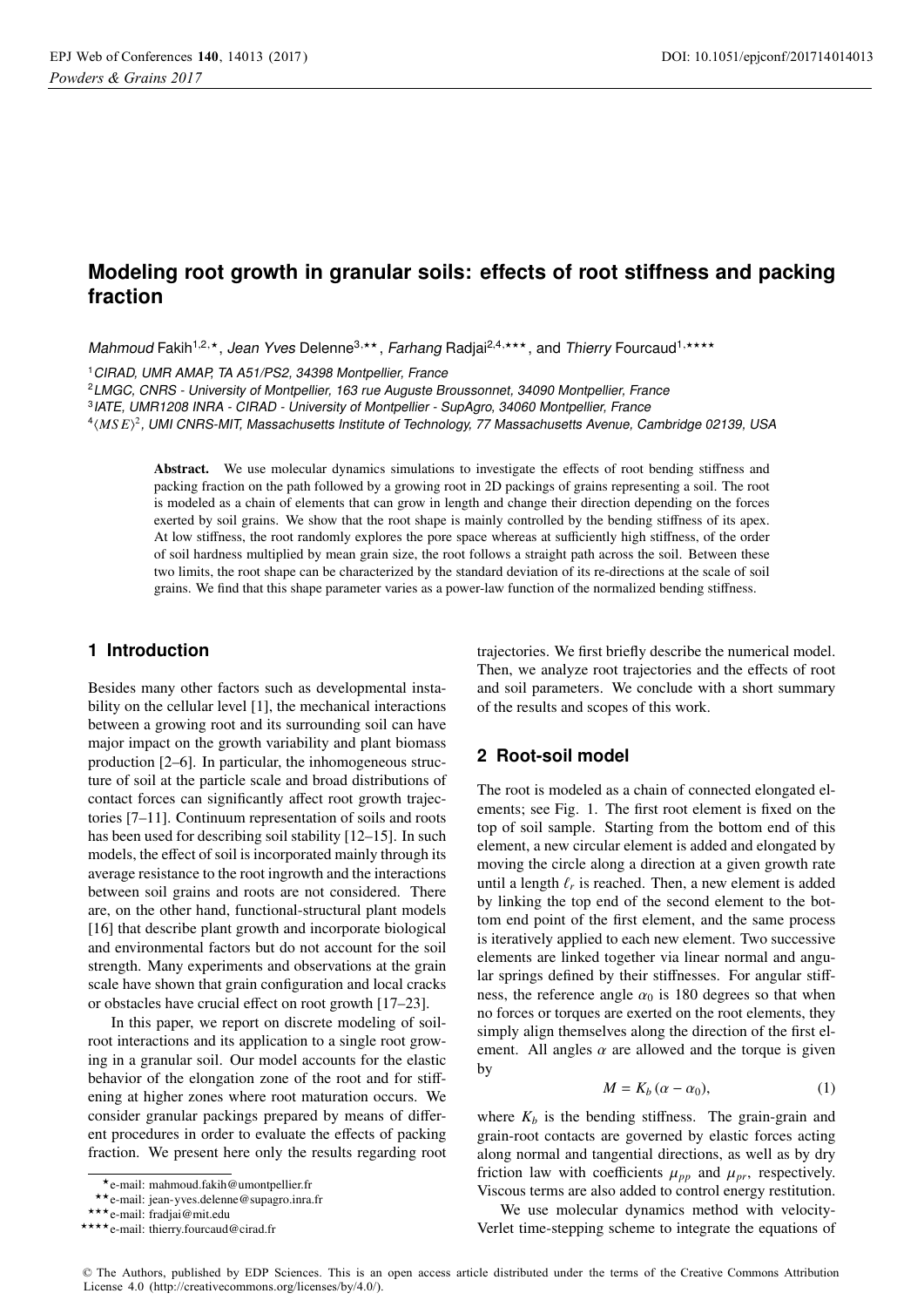

Figure 1. A growing root inside a 2D packing of disks (*left*) and the definition of the inner and outer grain radii (*right*); see text.

motion of both soil grains and root elements [24, 25]. The simulation box is partitioned into cells to keep track of the neighborhood lists of grains and root elements. Soil samples were prepared by gravitational deposit of grains in the simulation box. The grain diameter distribution is uniform in volume fractions between a minimum  $d_{min}$  and a maximum  $d_{max}$  (these are outer grain diameters; see below) [26].

An important feature of roots is that the bending stiffness is not uniform along the root. The cap and elongation zones are soft, allowing the root to explore the available pore space. Above elongation zone, the bending stiffness increases with time as a result of the accretion of new material, change in internal material properties and radial growth. We do not take radial growth into account but we attribute a high bending stiffness  $10^3 K_b$  to the root elements that do not grow anymore, where  $K_b$  is the bending stiffness at the joint between the growing root element and the one to which it is attached. In other words, the root cap can more easily change its direction when it touches soil grains as compared to other root elements.

Another feature is the reference angle  $\alpha_0$ , which is initially set to 180 degrees, but every time the bending stiffness at a joint is increased, the angle  $\alpha_0$  is changed to its current value at that joint. In this way, the root can deform only elastically and its shape reflects the path followed by its growing cap element, which keeps its value of  $\alpha_0 = 180$ degrees as long as it continues to grow. It is frozen to its current value when it stops growing and a new root element is created. We see that this model combines two aspects that are important for a growing root: 1) The root growth is an outcome of both a constant growth rate and interactions with soil grains, and 2) The root shape fully reflects ('memorizes') the growth dynamics.

One issue in 2D modeling is that the pore space is not connected. In 3D, the pore space is connected throughout the soil and the roots can spread inside the pore space. To fix this problem in 2D, we use two different grain diameters: 1) An outer diameter  $2R_p$  used for grain-grain contacts, and 2) An inner diameter  $2R_p'$  for grain-root contacts, as illustrated in Fig. 1. Hence, the root elements can cross the gap, which has a thickness  $d_g = 2(R_p - R'_p)$  when two grains to the amount of the state of the state of the state of the state of the state of the state of the state of the state of the state of the state of the state of grains touch. A crucial parameter for root growth is thus the ratio  $\beta = 2R_r/d_q$  of root diameter  $2R_r$  to gap thickness. If  $\beta$  < 1, the root can cross the gap without interacting with the two grains whereas for  $\beta > 1$  the root will be unable to cross the gap without pushing the two grains apart.

#### **3 Shape parameter**

The main parameters of our system are the root stiffness parameters, growth rate, maximum length  $\ell_r$  of root elements, root diameter  $R_r$ , outer and inner grain diameters (defining the gap thickness), limit outer grain diameters *dmin* and *dmax* (the distribution being uniform in grain volume fractions), mean grain diameter  $\langle d \rangle$ , friction coefficients  $\mu_{pp}$  and  $\mu_{pr}$ , packing fraction and time step. For the roots, the normal stiffness is set to high values. They are less important than bending stiffness  $K_b$  that closely controls the root shape. We set  $\mu_{pp} = 0.4$  and  $\mu_{pr} = 0.4$ . These can change depending on the nature of the roots and grains. The time step and growth rate are small compared to the grain relaxation time under gravity. We performed extensive simulations for different values of the parameters. The packings are composed of 1500 grains and prepared by gravitational deposit inside a rectangular box. Here, we consider only the effects of  $\beta$  and packing fraction Φ.



Figure 2. Examples of root trajectories for several values of bending stiffness  $K_b$ . The numbers are the values of  $K_b$  in increasing order.

Figure 2 displays several examples of root trajectories for different values of  $K_b$  and for  $\beta = 1.54$ ,  $d_{min} = 2$  mm,  $d_{max}$  = 4 mm. The positions are normalized by mean grain diameter  $\langle d \rangle$ . For high values of  $K_b$  ( $K_b > 2$  Nm), the root<br>grows downwards by dislodeing all grains on its way and grows downwards by dislodging all grains on its way and is only slightly deviated from the vertical due to elastic deformation. In this limit, the root behaves as a penetrometer pushed vertically downwards into the granular material. For low values of  $K_b$ , horizontal and vertical excursions are observed in the trajectories of the root, and the root becomes more and more "noisy" at increasingly lower values of  $K_b$ . The root cap, due to its lower bending stiffness, follows a rectilinear motion inside a pore. It can change its direction only if it meets the surface of a grain. Therefore, the length over which the root re-directions are significant is the mean grain diameter. We will therefore quantify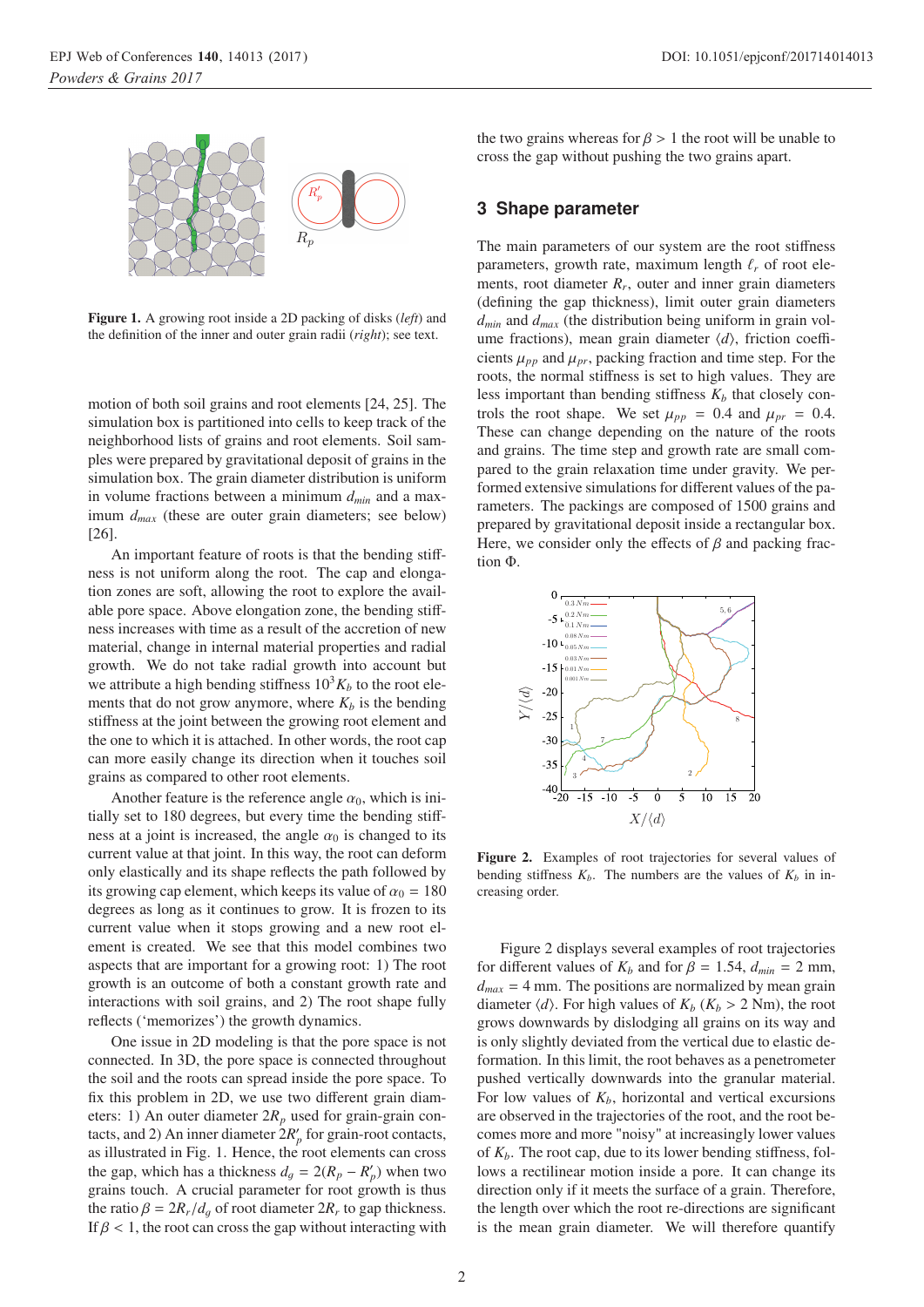**Figure 3.** Definition of re-direction angle  $\theta$  of a root.

these re-directions  $\theta$  of the root by the total change of direction of root elements over a distance equal to  $\langle d \rangle$ ; see Fig. 3.



Figure 4. Distributions of the re-direction angles  $\theta$  for different values of bending stiffness  $K_b$ .

Figure 4 shows the distributions of re-direction angles  $P(\theta)$  for different values of  $K_b$ . All distributions are peaked on zero but their width increases as  $K_b$  declines. This means that the shape of the root may simply be characterized by the standard deviation *S* of the set  $\{\theta_i\}$  of redirection angles:

$$
S = (\theta_i^2 - \langle \theta \rangle^2)^{1/2}, \tag{2}
$$

to which we will refer as *shape parameter*.

#### **4 Effect of root bending stiffness**

Figure 5 shows the shape parameter *S* as a function of  $K_b$ for two different values of β. We distinguish two regimes separated by a characteristic value  $K_b^*$  of bending stiffness. For  $K_b < K_b^*$ , *S* decreases as a power law as  $K_b$  increases,<br>i.e. the root becomes less and less noisy. For  $K_b > K^*$ , S i.e. the root becomes less and less noisy. For  $K_b > K_b^*$ , *S* continues to decrease even faster. This latter range correcontinues to decrease even faster. This latter range corresponds actually to very small elastic deviations of the root as a whole whereas the range  $K_b < K_b^*$  reflects the structure<br>of the root. The power-law behavior allows to characterize of the root. The power-law behavior allows to characterize the shape by an exponent:

$$
S \propto K_b^{-\gamma}.\tag{3}
$$

The exponent is  $\gamma \simeq 0.16$  for  $\beta = 0.86$  and  $\gamma \simeq 0.21$  for  $\beta =$ 1.54. The higher value of  $\gamma$  for  $\beta$  = 1.54 is consistent with



Figure 5. Shape parameter *S* as a function of root bending stiffness for two values of the parameter  $\beta$ . The lines are linear fits (corresponding to power laws).

the fact that in this case the root diameter is thicker than the gaps between grains, leading thus to a faster decrease of *S* .

# **5 Effect of packing fraction**

Figure 6(a) displays *S* on linear scale as a function of  $K_b$ for three different values of the packing fraction Φ and for  $\beta = 1.54$ . *S* declines as  $K_b$  increases and its values are bigger for higher values of the packing fraction. But for these higher values, the resistance to penetration is also higher. The resistance to penetration is the force *H* or the penetration stress  $H/(4\pi\langle d\rangle^2)$  required to push a rigid rod<br>into the grapular material. This force H multiplied by the into the granular material. This force *H* multiplied by the average grain size  $\langle d \rangle$  is homogeneous to a torque that can be compared to  $K_b$ . In other words, we expect that when the bending stiffness is normalized by  $H\langle d\rangle$ , then the data points collapse on a single curve. This is what we observe in Fig. 6(b). We also see that the transition point is  $K_b^* \simeq H \langle d \rangle$ , and we have  $\gamma \simeq 0.13$ . This scaling with  $K^*$  works also for other soil parameters such as particle  $K_b^*$  works also for other soil parameters such as particle size and cohesion. The variations of the exponent  $\gamma$  are generally small and, within the natural variability of soil configurations,  $\gamma$  varies between 0.12 and 0.2.

## **6 Conclusions**

In this paper, we introduced a model for root growth inside granular materials. This model is characterized by a constant root growth and accounts for the mechanical interactions between the root cap and grains. The root bending stiffness appears as a key parameter for the root shape. We introduced a 'shape parameter' that accounts for the degree of noisiness of the root shape, and showed that it varies as a power law with bending stiffness. The data points for different values of the packing fraction can be collapsed by normalizing the bending stiffness by a characteristic torque defined from the resistance to penetration and mean grain size. For bending stiffness above this characteristic value, the root grows by dislodging grains so that